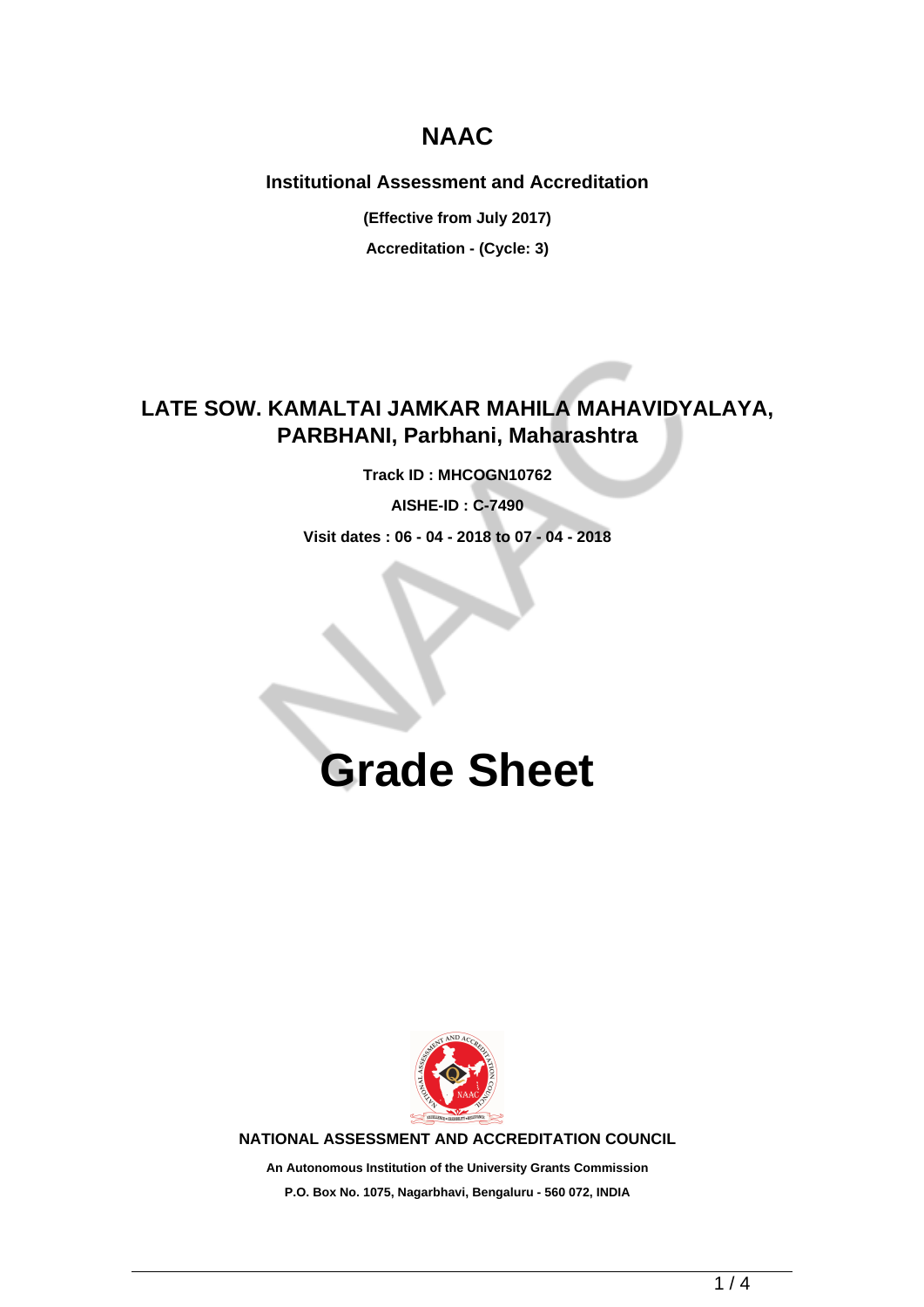**Name of the Institution: LATE SOW. KAMALTAI JAMKAR MAHILA MAHAVIDYALAYA, PARBHANI Type of the Institution: College Dates of Visit: 06 - 04 - 2018 to 07 - 04 - 2018**

| <b>No</b>      | <b>Criteria</b>                                   | Weightage<br>$(W_i)$                | <b>Criterion-wise</b><br>weighted Grade<br><b>Point</b><br>$(CrWGP_i)$ | <b>Criterion-</b><br>wise Grade<br><b>Point</b><br><b>Averages</b><br>(CrWGP <sub>i</sub><br>$IW_i$ |
|----------------|---------------------------------------------------|-------------------------------------|------------------------------------------------------------------------|-----------------------------------------------------------------------------------------------------|
| 1              | <b>Curricular Aspects</b>                         | 100                                 | 350                                                                    | 3.5                                                                                                 |
| $\overline{2}$ | Teaching-learning and<br>Evaluation               | 340                                 | 1048                                                                   | 3.08                                                                                                |
| 3              | Research, Innovations<br>and Extension            | 100                                 | 310                                                                    | 3.1                                                                                                 |
| $\overline{4}$ | Infrastructure and<br><b>Learning Resources</b>   | 100                                 | 291                                                                    | 2.91                                                                                                |
| 5              | Student Support and<br>Progression                | 110                                 | 265                                                                    | 2.41                                                                                                |
| 6              | Governance, Leadership<br>and Management          | 100                                 | 245                                                                    | 2.45                                                                                                |
| $\overline{7}$ | Institutional Values and<br><b>Best Practices</b> | 100                                 | 265                                                                    | 2.65                                                                                                |
| <b>Total</b>   |                                                   | 7<br>950<br>$\Sigma$ (W)<br>$i = 1$ | $\overline{7}$<br>$\sum$ (CrWGP) =<br>2774<br>$i = 1$                  | 2.92                                                                                                |

 $\overline{7}$  $\overline{7}$ **=**  $\sum$  (CrWGP<sub>i</sub>)/  $\sum$  (W<sub>i</sub>) = 2774 /950 = 2.92 **Institutional CGPA**  $i = 1$  $i = 1$ 

**Grade: B++**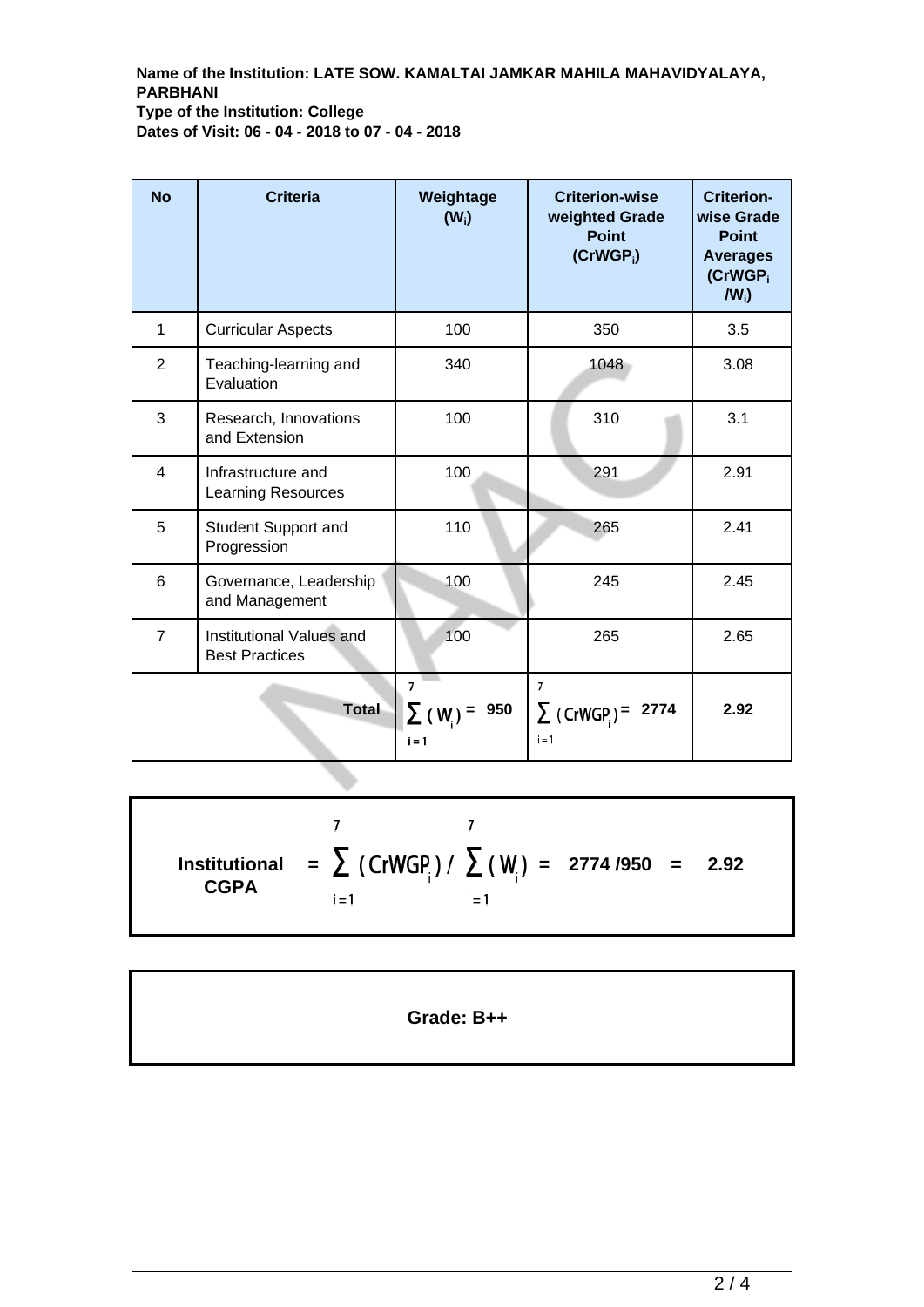#### **Name of the Institution: LATE SOW. KAMALTAI JAMKAR MAHILA MAHAVIDYALAYA, PARBHANI Type of the Institution: College Dates of Visit: 06 - 04 - 2018 to 07 - 04 - 2018**

| <b>No</b>                                                                                                      | <b>Criteria and Key Indicators</b>                                                                           | <b>Key Indicator</b><br>Weightage<br>$(W_i)$          | <b>Key Indicator Wise</b><br>Weighted<br><b>Grade Points</b><br>(KIWGP) <sub>i</sub> |  |  |  |  |
|----------------------------------------------------------------------------------------------------------------|--------------------------------------------------------------------------------------------------------------|-------------------------------------------------------|--------------------------------------------------------------------------------------|--|--|--|--|
| <b>Criterion 1: Curricular Aspects</b>                                                                         |                                                                                                              |                                                       |                                                                                      |  |  |  |  |
| 1.1                                                                                                            | Curricular Planning and<br>Implementation                                                                    | 20                                                    | 70                                                                                   |  |  |  |  |
| 1.2                                                                                                            | <b>Academic Flexibility</b>                                                                                  | 30                                                    | 120                                                                                  |  |  |  |  |
| 1.3                                                                                                            | <b>Curriculum Enrichment</b>                                                                                 | 30                                                    | 80                                                                                   |  |  |  |  |
| 1.4                                                                                                            | Feedback System                                                                                              | 20                                                    | 80                                                                                   |  |  |  |  |
|                                                                                                                | <b>Total</b>                                                                                                 | $\Sigma$ W <sub>1</sub> =100                          | $\sum$ (KIWGP) <sub>1</sub> =350                                                     |  |  |  |  |
| $\sum$ (KIWGP) <sub>1</sub> / $\sum$ W <sub>1</sub> =<br>Calculated CrGPA <sub>1</sub> =<br>$350/100 =$<br>3.5 |                                                                                                              |                                                       |                                                                                      |  |  |  |  |
| <b>Criterion 2: Teaching-learning and Evaluation</b>                                                           |                                                                                                              |                                                       |                                                                                      |  |  |  |  |
| 2.1                                                                                                            | <b>Student Enrollment and Profile</b>                                                                        | 20                                                    | 0                                                                                    |  |  |  |  |
| 2.2                                                                                                            | <b>Catering to Student Diversity</b>                                                                         | 50                                                    | 150                                                                                  |  |  |  |  |
| 2.3                                                                                                            | <b>Teaching-Learning Process</b>                                                                             | 50                                                    | 150                                                                                  |  |  |  |  |
| 2.4                                                                                                            | <b>Teacher Profile and Quality</b>                                                                           | 80                                                    | 300                                                                                  |  |  |  |  |
| 2.5                                                                                                            | <b>Evaluation Process and Reforms</b>                                                                        | 50                                                    | 135                                                                                  |  |  |  |  |
| 2.6                                                                                                            | Student Performance and Learning<br>Outcomes                                                                 | 40                                                    | 120                                                                                  |  |  |  |  |
| 2.7                                                                                                            | <b>Student Satisfaction Survey</b>                                                                           | 50                                                    | 193                                                                                  |  |  |  |  |
| <b>Total</b>                                                                                                   |                                                                                                              | $\Sigma$ W <sub>2</sub> =340                          | $\sum$ (KIWGP) <sub>2</sub> =104<br>8                                                |  |  |  |  |
|                                                                                                                | Calculated CrGPA <sub>2</sub> = $\sum$ (KIWGP) <sub>2</sub> / $\sum$ W <sub>2</sub> =<br>$1048 / 340 = 3.08$ |                                                       |                                                                                      |  |  |  |  |
|                                                                                                                |                                                                                                              |                                                       |                                                                                      |  |  |  |  |
|                                                                                                                | <b>Criterion 3: Research, Innovations and Extension</b>                                                      |                                                       |                                                                                      |  |  |  |  |
| 3.1                                                                                                            | Resource Mobilization for Research                                                                           | 10                                                    | 28                                                                                   |  |  |  |  |
| 3.2                                                                                                            | <b>Innovation Ecosystem</b>                                                                                  | 10                                                    | 35                                                                                   |  |  |  |  |
| 3.3                                                                                                            | <b>Research Publications and Awards</b>                                                                      | 20                                                    | 72                                                                                   |  |  |  |  |
| 3.4                                                                                                            | <b>Extension Activities</b>                                                                                  | 40                                                    | 95                                                                                   |  |  |  |  |
| 3.5                                                                                                            | Collaboration                                                                                                | 20                                                    | 80                                                                                   |  |  |  |  |
|                                                                                                                | <b>Total</b>                                                                                                 | $\overline{\sum W_{3}}$ =100                          | $\sum$ (KIWGP) <sub>3</sub> = 310                                                    |  |  |  |  |
|                                                                                                                | Calculated CrGPA $_3$ =                                                                                      | $\sum$ (KIWGP) <sub>3</sub> / $\sum$ W <sub>3</sub> = | $310/100 =$<br>3.1                                                                   |  |  |  |  |
|                                                                                                                | <b>Criterion 4: Infrastructure and Learning Resources</b>                                                    |                                                       |                                                                                      |  |  |  |  |
| 4.1                                                                                                            | <b>Physical Facilities</b>                                                                                   | 30                                                    | 115                                                                                  |  |  |  |  |
| 4.2                                                                                                            | Library as a Learning Resource                                                                               | 20                                                    | 46                                                                                   |  |  |  |  |
| 4.3                                                                                                            | IT Infrastructure                                                                                            | 30                                                    | 70                                                                                   |  |  |  |  |